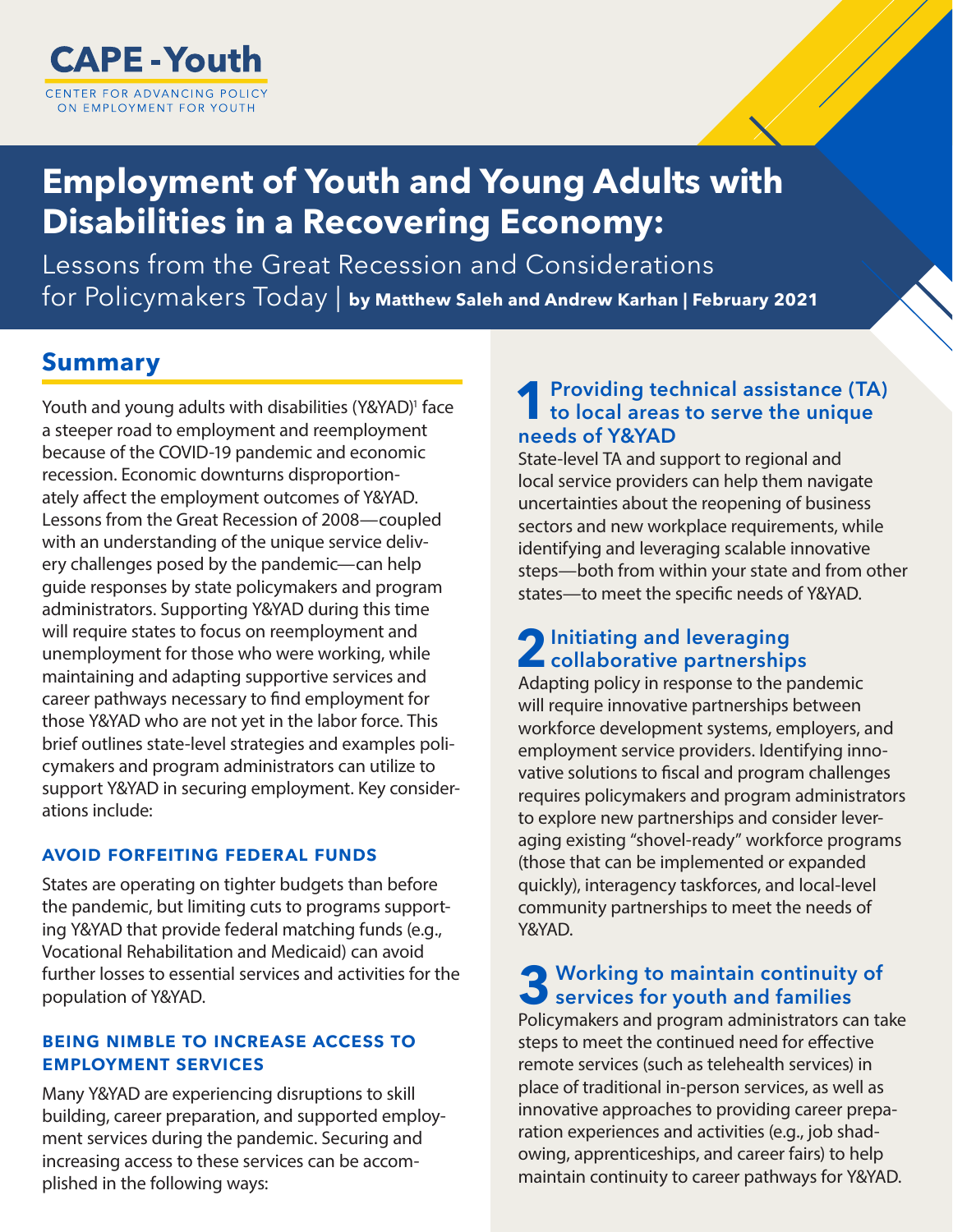### <span id="page-1-0"></span>**Introduction**

Youth and young adults with disabilities (Y&YAD) face a more difficult road to employment and reemployment because of the COVID-19 pandemic and economic recession. Youth entering the labor market during this time will experience uncertainties about the effect of COVID-19 on future job requirements and recruitment pipelines as the economy reopens. These youth may look to public benefits and programs as they navigate the recession, and state policymakers and program administrators must remain nimble by considering the needs of Y&YAD as they adapt programs with strained budgets to meet workforce needs. Lessons from the Great Recession of 2008, when viewed in the context of the current pandemic, can help guide these efforts.

### **Lessons from the Great Recession**

Economic downturns disproportionately affect the employment outcomes of Y&YAD.<sup>[2](#page-4-0)</sup> During the Great Recession, Y&YAD experienced higher unemployment and withdrawal from the workforce than other workers<sup>3</sup> and unemployment claims for Y&YAD also increased more rapidly than for other workers, reaching historic levels[.4](#page-4-0) Limited experience and skills among Y&YAD, when compared with older workers and workers without disabilities, contributed to disproportionate unemployment.[5](#page-4-0) Trends of disparate unemployment for working-age people with disabilities, particularly for ethnic and racial minorities, have re-emerged during the pandemic.<sup>6[7](#page-4-0)</sup>

During the Great Recession, state budget cuts substantially affected programs supporting individuals with disabilities. These cuts resulted in the loss of state funding as well as federal matching funds.<sup>8</sup> For example, reductions in state funding for state Vocational Rehabilitation (VR) programs resulted in states returning \$143 million in unused matching funds to the federal government in fiscal year 2012.<sup>9</sup> Similarly, in 2020, states are returning \$141 million in unused VR funds due to not meeting the 21.3% match requirement $10$ 

# Avoiding Forfeiting Federal Funds

According to the federal Rehabilitation Services Administration (RSA), in 2020 state VR programs have returned \$141 million in funding due to not meeting matching requirements.<sup>11</sup>

In addition to cutting programming and supports, state-level policy responses to economic downturns have historically focused on training needs around re-employment and retention.<sup>12</sup> However, many Y&YAD who are entering career pathways during these challenging times will also need access to youth- and transition-focused supports and services. Research from the Great Recession indicates the reasons for youth leaving or never entering the workforce often include issues unaddressed by vocational services, such as personal, family, and health issues[.13](#page-4-0) Supporting youth today will require states to focus on unemployment and reemployment for those who were working, while also providing supportive services to youth so they can successfully navigate their [career pathways](http://leadcenter.org/career-pathways).

How can state policymakers and program administrators help connect or reconnect Y&YAD to career pathways?

# **Avoid Forfeiting Federal Funds**

Due to the design of various federal grant programs, not all state funding cuts have the same impact. For example, in the state VR program, for every dollar a state cuts, states lose approximately four dollars of federal funding. In turn, every dollar a state invests in the program results in five dollars in funding for services for individuals with disabilities. Other federal programs supporting Y&YAD also have maintenance of effort (MOE) or matching requirements, which, in the event of state spending cuts, often lead to reductions in federal awards. This includes funding of programs for special education through the [Individuals with](https://cifr.wested.org/resources/mfs/)  [Disabilities Education Act](https://cifr.wested.org/resources/mfs/) (IDEA)<sup>14</sup>, state formula grants, financial assistance and support through the [Temporary Assistance for Needy Families](https://crsreports.congress.gov/product/pdf/RL/RL32748) (TANF[\)15](#page-4-0) program, and an array of services through [Medicaid](https://www.kff.org/medicaid/issue-brief/medicaid-financing-how-does-it-work-and-what-are-the-implications/)<sup>16</sup>.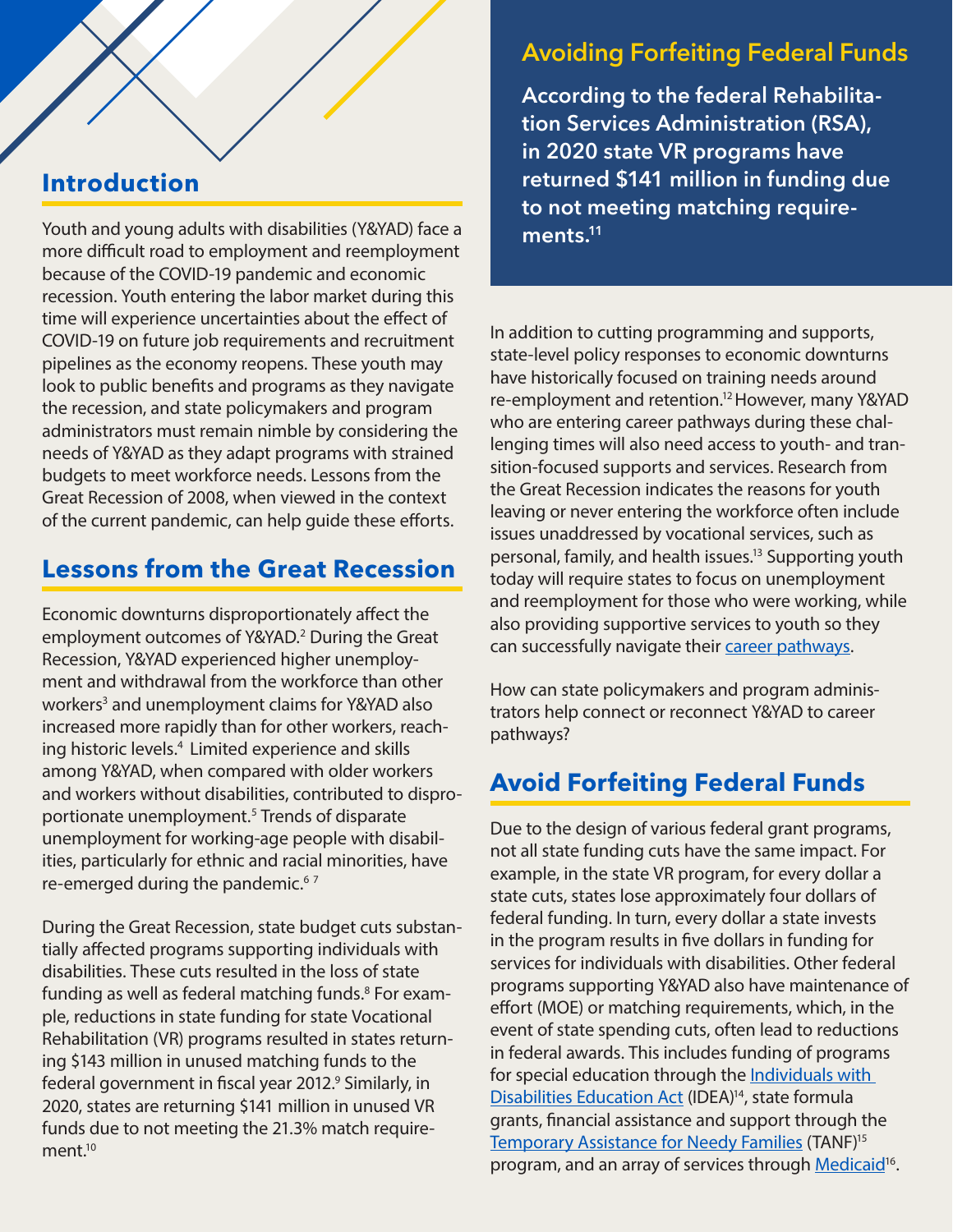Efforts to balance state budgets should consider limiting cuts to programs with federal MOE or matching requirements to prevent the loss of potential federal funding. Avoiding or limiting cuts to the programs designed to support people with disabilities will maintain important [services](https://capeyouth.org/guideposts-for-success/) and activities for youth as they access a career pathway during uncertain economic times.

### **Being Nimble to Increase Access to Employment Services**

There are several strategies to increase access to employment services:

### **PROVIDING TECHNICAL ASSISTANCE TO** LOCAL AREAS TO SERVE THE UNIQUE needs of youth with disabilities

Reduced budgets mean states need to quickly identify needs and target support services to meet the most pressing of those needs. One strategy is to provide targeted Technical Assistance (TA) and support to regional and local service providers. Providers of employment support services have voiced concerns about their ability to meet the needs of the growing number of Y&YAD who are new to the workforce during the pandemic.<sup>17</sup> TA and support from the state level can help providers navigate uncertainties about when and how certain sectors will reopen; identify and scale innovative practices across regions and other states; and offer guidance on new workplace requirements and maintaining relations with businesses hit hard by the crisis and shifting hiring needs[.18](#page-4-0) States also can provide guidance to professionals on employment-related considerations for youth stemming from the pandemic, such as increased loneliness from in-home sheltering, greater health anxiety, and the loss of important in-person experiences tied to increased community inclusion and job search outcomes[.19](#page-4-0)

# 2 INITIATING AND LEVERAGING

One potential hidden benefit of the pandemic could be the removal of barriers to working from home for Y&YAD who experienced transportation, assistive technology, or other barriers to employment in the past. Because developing career pathways for Y&YAD often requires local-level collaborations to establish

education, training, and work experiences, converting this challenge into an opportunity will require innovative partnerships between workforce development systems, employers, and employment service providers at the local and state level for individuals with disabilities.<sup>[22](#page-4-0)</sup> Further, many VR systems and service providers are turning to new service delivery approaches, which may provide opportunities for innovation and collaboration.<sup>23</sup>

During challenging fiscal times it is critical to leverage existing "shovel ready" workforce programs to meet the needs of Y&YAD as they begin their careers or re-enter the workforce. Outside of workforce development, policymakers also may evaluate new partnerships with stakeholders and community organizations invested in locating, reaching, and serving youth, and they can work with these organizations to connect youth to services and work or training experiences. Beyond existing workforce programs, states also can form new working groups, advisory panels, and interagency taskforces to facilitate connections across stakeholder groups and maximize existing resources to identify innovative solutions to fiscal and programmatic challenges.

## Technological Skills Development:

The Oregon State Library released a toolkit of technology training resources for VR counselors to help them meet the needs of their clients by increasing access to online services and developing skills needed to pursue and succeed in online job opportunities.<sup>[20](#page-4-0)</sup>

### Resources for Youth and Families:

The Georgia Department of Behavioral Health and Developmental Disabilities' "Resiliency & Wellness Toolkit: Resources for Students, Parents, and Educators During COVID-19" provides resources to address social isolation and mental health needs.<sup>[21](#page-4-0)</sup>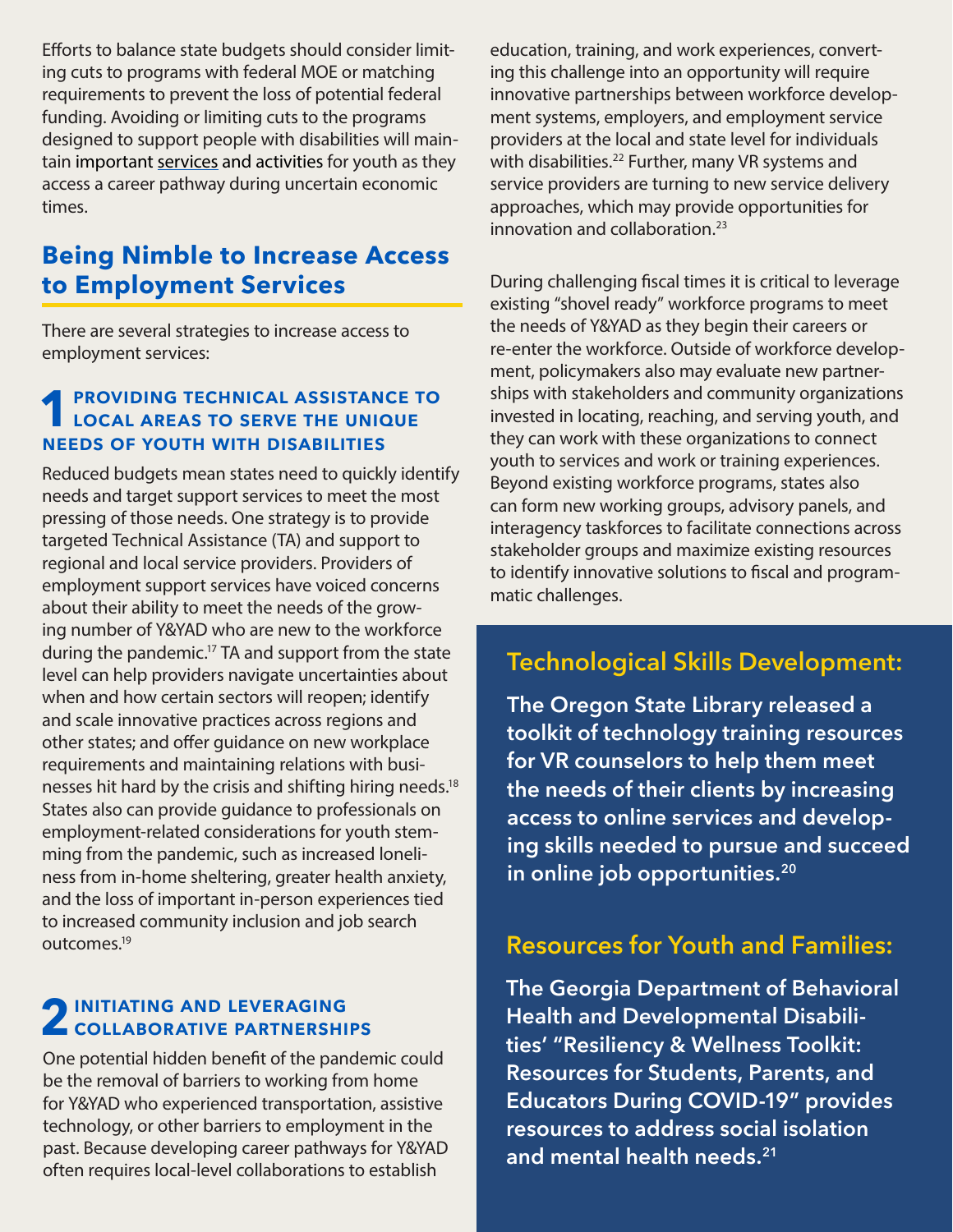<span id="page-3-0"></span>

### **3 WORKING TO MAINTAIN CONTINUITY OF** SERVICES FOR YOUTH AND FAMILIES

Y&YAD face uncertainty about when and how specific sectors will reopen, the availability and access to supported employment services, rapidly evolving job requirements, and disruptions to traditional recruitment pipelines.<sup>26</sup> It is important to seek input from partner agencies and vendors to identify areas of need, prioritize supports and services for as many youth as possible, and adapt service delivery to meet those needs. Youth may experience challenges accessing skill building, educational opportunities, and resources during the pandemic, including disruptions to supportive employment services and career preparation activities and experiences (e.g., internships, apprenticeships, and job shadowing). Finally, they may face new barriers to accessing online learning plat-forms and assistive technologies.<sup>[27](#page-4-0)</sup>

### Innovative Service Delivery Models:

Some states are adapting registered apprenticeships to online formats to ensure continuity of employment and training experiences for youth.[28](#page-5-0)

### New Partnerships:

Texas VR offers Online Student Transition Fairs to help connect youth and providers with new employers during the pandemic $24$  and holds virtual meetings for community providers to facilitate ongoing dialogue and collaboration at the local level.<sup>25</sup>

The COVID-19 pandemic presents unique challenges to maintain the continuity of services during the transition to remote service delivery in instances where in-person services cannot be done safely and as health and safety considerations evolve. There will continue to be a need for effective remote services (such as telehealth services) in place of traditional in-person services. This will be challenging for Y&YAD who previously relied heavily on community-based and in-home service provision.<sup>29</sup> As a result, efforts to identify innovative, scalable delivery approaches from within state and from other states is crucial.

## **Conclusion**

Y&YAD are enduring challenges in starting their career pathways and entering the labor market during the pandemic and recession. Policymakers should not only respond to the needs of those who have lost their jobs, but also consider the effect this pandemic will have on Y&YAD beginning their careers. Policy responses to the Great Recession tended to focus on unemployment and reemployment, which overlooked the other needs of Y&YAD. Yet, today policymakers have an opportunity to shift to effective approaches to meet the current needs of youth. In order to fund important services for Y&YAD, states can avoid forfeiting federal funding by prioritizing programs with federal matching requirements to maintain crucial public benefits and programs Y&YAD can use to navigate the recession. Further, policymakers can employ nimble approaches to increase access to services through the provision of focused technical assistance, by engaging in new collaborative partnerships, and by working to maintain the continuity of services for Y&YAD and families. Overall, this collection of steps can strengthen the stepping-stones for Y&YAD to better navigate the challenges they face amidst the pandemic.

### **Acknowledgements**

The authors would like to offer special thanks for the leadership and contributions of the overall ODEP team in the development of this brief.

#### odep key content contributors

Robert Trombley and Kirk Lew

#### odep expert reviewers

John Tambornino, Melissa Turner, and Nadia Mossburg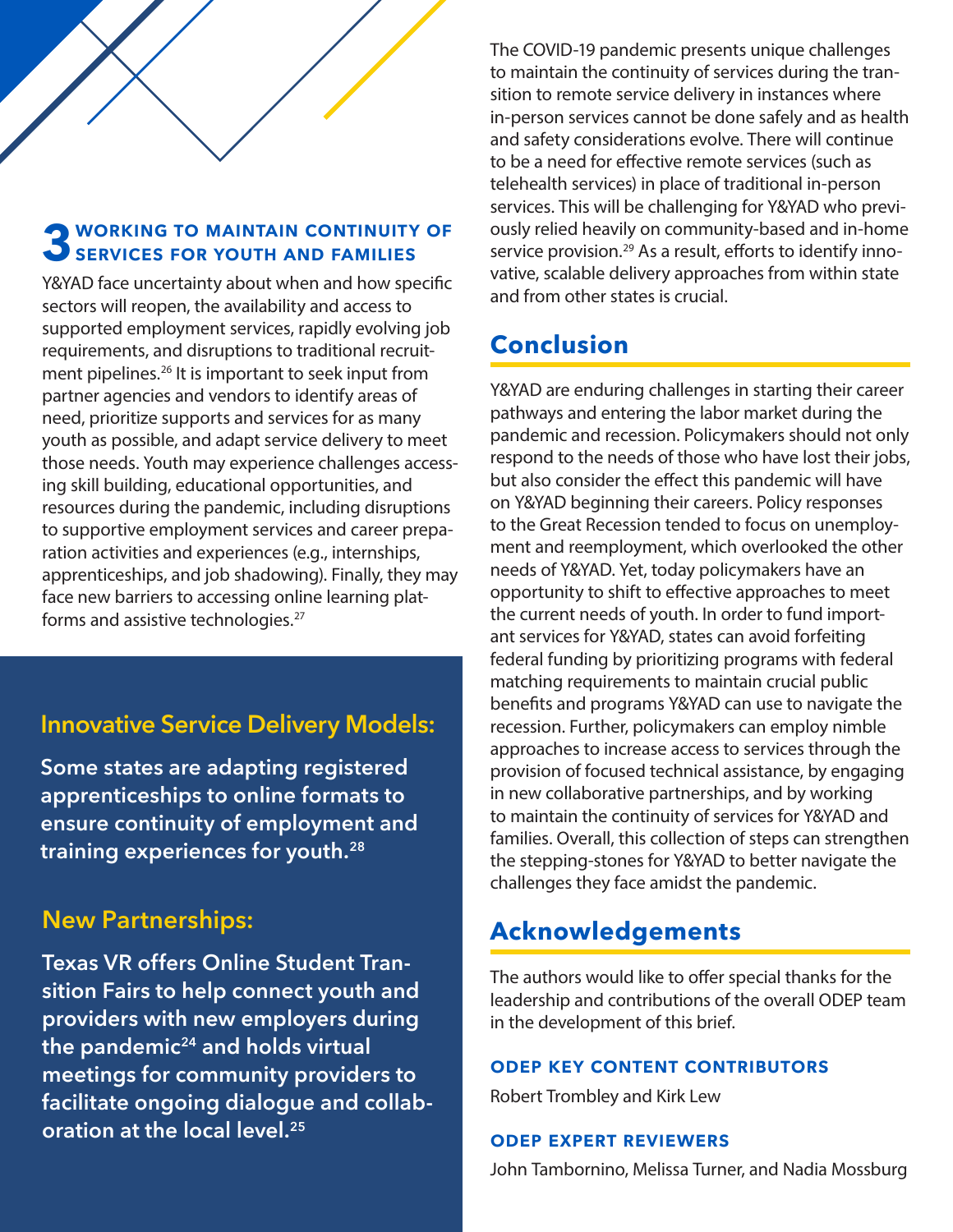# <span id="page-4-0"></span>**Endnotes**

- 1. The Office of Disability Employment Policy defines Y&YAD as youth with disabilities who are ages 16 to 24.
- 2. [Na](#page-1-0)tional Disability Institute. (2020, August). Race, ethnicity and disability: The financial impact of systemic inequality and intersectionality. Washington, D.C.: National Disability Institute.
- 3. [vo](#page-1-0)n Wachter, T. (2010). Testimony before the Joint Economic Committee of US Congress on long-term unemployment: Causes, consequences and solutions. [rrojasdatabank.info/testimony2010.pdf](http://www.ww.rrojasdatabank.info/testimony2010.pdf)
- 4. Maestas, N., Mullen, K. J., & Strand, A. (2015). Disability insurance and the great recession. American Economic Review, 105(5), 177-182. [doi.](https://doi.org/10.1257/aer.p20151089) [org/10.1257/aer.p20151089](https://doi.org/10.1257/aer.p20151089)
- 5. Fogg, N. P., Harrington, P. E., & McMahon, B. T. (2012). The triumph of older workers during the Great Recession: Implications for employers and disability policy. Journal of Vocational Rehabilitation, 36(3), 141-147. [doi.org/10.3233/JVR-2012-0589](http://doi.org/10.3233/JVR-2012-0589)
- 6. Livermore, G. & Schimmel Hyde, J. (2020, May 28). Workers with disabilities face unique challenges in weathering the COVID-19 pandemic. Mathematica Policy Research. [mathematica.org/commentary/](https://www.mathematica.org/commentary/workers-with-disabilities-face-unique-challenges-in-weathering-the-covid-19-pandemic) [workers-with-disabilities-face-unique-challenges](https://www.mathematica.org/commentary/workers-with-disabilities-face-unique-challenges-in-weathering-the-covid-19-pandemic)[in-weathering-the-covid-19-pandemic](https://www.mathematica.org/commentary/workers-with-disabilities-face-unique-challenges-in-weathering-the-covid-19-pandemic)
- 7. [Na](#page-1-0)tional Disability Institute (2020).
- 8. U.S. Department of Education. (2014). Department of Education, Rehabilitation Services and Disability Research Fiscal Year 2014 Budget Request. [ed.gov/](https://www2.ed.gov/about/overview/budget/budget14/justifications/k-rehabilitation.pdf) [about/overview/budget/budget14/justifica](https://www2.ed.gov/about/overview/budget/budget14/justifications/k-rehabilitation.pdf)[tions/k-rehabilitation.pdf](https://www2.ed.gov/about/overview/budget/budget14/justifications/k-rehabilitation.pdf)
- 9. ["](#page-1-0)Ibid"
- 10. Rehabilitation Services Administration E-Blast September 8, 2020.
- 11. "Ibid"
- 12. Fogg, N. P., Harrington, P. E., & McMahon, B. T. (2010). The impact of the Great Recession upon the unemployment of Americans with disabilities. Journal of Vocational Rehabilitation, 33(3), 193–202. [doi.org/10.3233/JVR-2010-0527](http://doi.org/10.3233/JVR-2010-0527)
- 13. ["I](#page-1-0)bid"
- 14. [cifr.wested.org/resources/mfs/](https://cifr.wested.org/resources/mfs/)
- 15. [crsreports.congress.gov/product/pdf/RL/RL32748](https://crsreports.congress.gov/product/pdf/RL/RL32748)
- 16. [kff.org/medicaid/issue-brief/medicaid-financing](https://www.kff.org/medicaid/issue-brief/medicaid-financing-how-does-it-work-and-what-are-the-implications/)[how-does-it-work-and-what-are-the-implications/](https://www.kff.org/medicaid/issue-brief/medicaid-financing-how-does-it-work-and-what-are-the-implications/)
- 17. Golden, T. P. (2020, May 18). Impact on the Workforce and People with Disabilities. Ithaca, NY: Cornell University, ILR School.[ilr.cornell.edu/](https://www.ilr.cornell.edu/work-and-coronavirus/public-policy/impact-workforce-and-people-disabilities) [work-and-coronavirus/public-policy/impact-work](https://www.ilr.cornell.edu/work-and-coronavirus/public-policy/impact-workforce-and-people-disabilities)[force-and-people-disabilities](https://www.ilr.cornell.edu/work-and-coronavirus/public-policy/impact-workforce-and-people-disabilities)
- 18. "Ibid"
- 19. Embregts, P. J. C. M., van den Bogaard, K. J. H. M., Frielink, N., Voermans, M. A. C., Thalen & Jahoda, A. (2020). A thematic analysis into the experiences of people with a mild intellectual disability during the COVID-19 lockdown period. International Journal of Developmental Disabilities. [doi.org/10.1080/204](https://doi.org/10.1080/20473869.2020.1827214) [73869.2020.1827214](https://doi.org/10.1080/20473869.2020.1827214)
- 20. State Library of Oregon. Government Information and Library Services. (2020, Nov.). Toolkit of resources and services for DHS vocational rehabilitation counselors and staff. [libguides.osl.state.](https://libguides.osl.state.or.us/vrtoolkit/tech) [or.us/vrtoolkit/tech](https://libguides.osl.state.or.us/vrtoolkit/tech)
- 21. The Georgia Department of Behavioral Health and Developmental Disabilities. (2020). Resiliency and wellness toolkit: Resources for students, parents, and educators during COVID-19. [dbhdd.georgia.](https://dbhdd.georgia.gov/bh-prevention/resiliency-wellness-toolkit) [gov/bh-prevention/resiliency-wellness-toolkit](https://dbhdd.georgia.gov/bh-prevention/resiliency-wellness-toolkit)
- 22. National Disability Institute (2020).
- 23. Golden (2020).
- 24. Texas Vocational Rehabilitation. (n.d.). Vocational rehabilitation - youth and students. [twc.texas.gov/](https://www.twc.texas.gov/jobseekers/vocational-rehabilitation-youth-students#onlineStudentTransitionFairs) [jobseekers/vocational-rehabilitation-youth-stu](https://www.twc.texas.gov/jobseekers/vocational-rehabilitation-youth-students#onlineStudentTransitionFairs)[dents#onlineStudentTransitionFairs](https://www.twc.texas.gov/jobseekers/vocational-rehabilitation-youth-students#onlineStudentTransitionFairs)
- 25. Texas Vocational Rehabilitation. (n.d.). Vocational rehabilitation providers' resources. [twc.texas.gov/](https://www.twc.texas.gov/partners/vocational-rehabilitation-providers-resources) [partners/vocational-rehabilitation-providers-re](https://www.twc.texas.gov/partners/vocational-rehabilitation-providers-resources)[sources](https://www.twc.texas.gov/partners/vocational-rehabilitation-providers-resources)
- 26. Golden (2020).
- 27. Association of People Supporting Employment First (APSE). (2020). Impact of COVID-19 on disability employment services and outcomes. [apse.org/](https://apse.org/covid-19-impact-survey/) [covid-19-impact-survey/](https://apse.org/covid-19-impact-survey/)